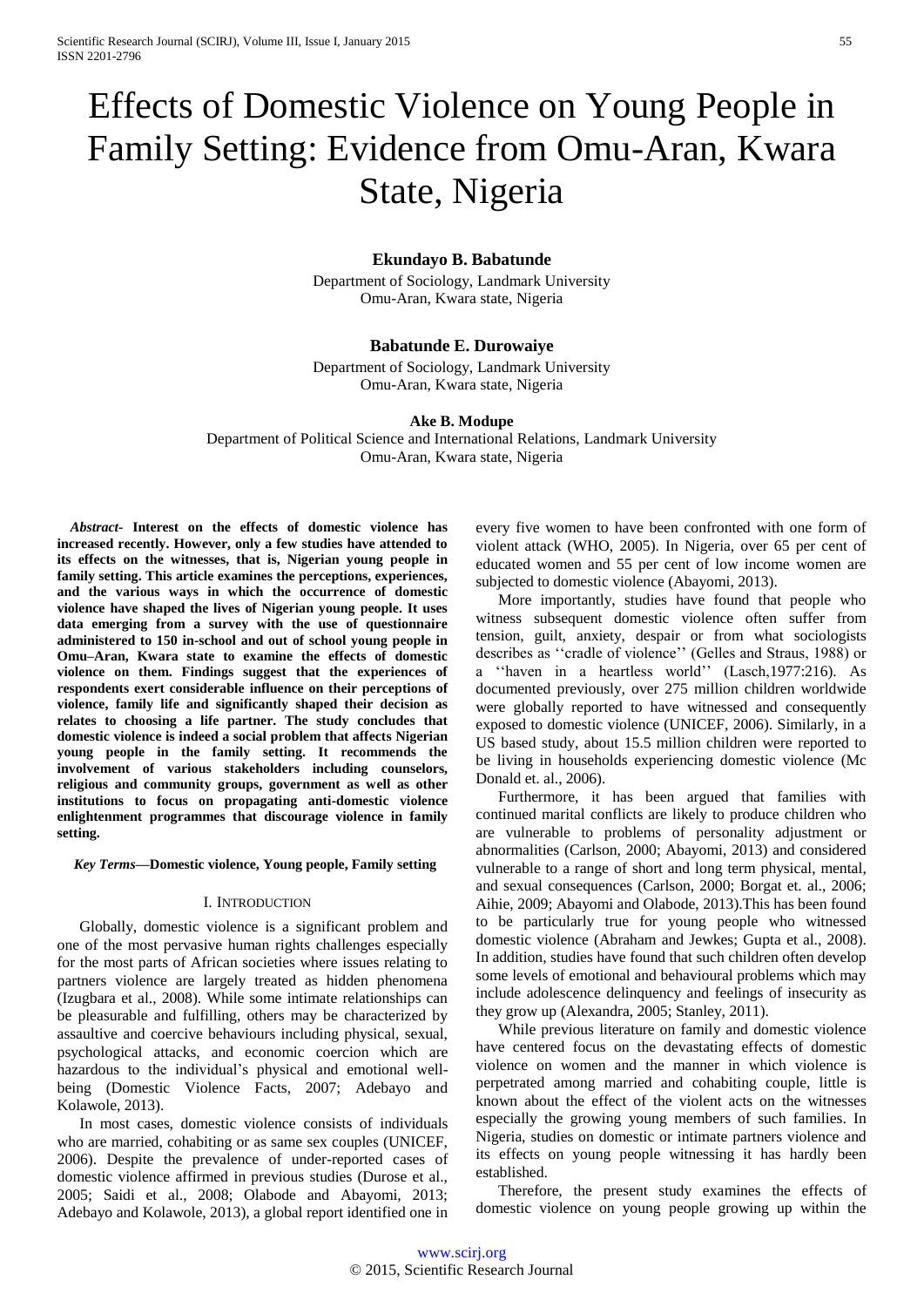family setting. This research delves into questions about what the sampled young people understand about domestic violence, whether they have experienced or witnessed any form of violence, and how such experiences shaped the various aspects of their lives.

## **The Concept of Domestic Violence and Its Effects**

Generally, domestic violence or intimate partner violence is a pattern of assaultive and coercive behaviours including physical, sexual and psychological attacks as well as economic coercion used by adults or adolescents against their current or former intimate partners' (UNICEF, 2006:3). It is a considerable social problem which has both short and longterm effects on the victim (Straus, 1992). For instance, in a sample of about 4,000 American adolescents, Song et al., (1998), reported that, anger is one of the most observable symptoms in young people that had been previously exposed to domestic violence.

Additionally, almost all the women who had experienced violent attacks exhibit symptoms of major depression and related health problems such as chronic pain, depression, drug and alcohol abuse and so forth (WHO, 2013; Spilsbury et al., 2008; Herrenkohl et al., 2005; Stanley, 2011). As can be observed, children have been identified as principal victims of domestic violence (Holden, 2003). Thus, witnessing abuse or residing in an environment where someone else is a victim, can be psychologically devastating for young people and the effects vary from physical, mental, emotional to behavioural problems (Abayomi, 2013).

At a theoretical level, Sutherland (1939) introduced social learning theory along with some elements such as differential association theory and other leaning theories based on the premise that individual's behavior is learnt through interactions and group learning (*see also* Akers, 1998). In this context, learning takes place according to the frequency, duration, intensity, and priority of social interactions with family, peers, and other social groups with whom individual associates. By applying this theory to the concept of domestic violence, the family is viewed as the primary social group where individuals have frequent and intense interactions over a long period of time. Through interaction with members of family, individuals learn and develop certain attitudes and behaviours which may be classified as 'positive 'or 'negative' behavior. Thus, domestic violence is a less personal choice and more as a result of differential socialization processes. In line with this, Bandura (1977) as a chief proponent of social learning theory also viewed human behavior in terms of continuous reciprocal interaction between cognitive, behavioural and environmental influences. According to Bandura (1977), social learning or "observational learning" involves how behaviours and attitudes can be modeled merely by observing the behaviours and attitudes of others. Thus, observational learning can occur in relation to four components which can be highlighted as follows:

- Attention:Where an individual gives full attention to the characteristics of the modeled behaviour. For example, children from violent home give full concentration to the quarrel between their parents in order to know why and how it happens.
- Retention: Having given their full attention to the event, individuals have some way of retaining what have been seen and able to remember the details of

the behaviour in order to learn and reproduce the behaviour.

- Reproduction: An individuals' have the necessary motor skills to reproduce the behavior that was modeled for one to be able to reproduce it in latter life.
- Motivation: There is always a motivation or driving force to reproduce the observed behaviour. As Bandura concludes, if all of the above factors are present, an individual will probably know how to imitate the model, however in some cases, individual may choose not to reproduce the learnt behaviours.

From this theory, it can be deduced that individuals especially children learn their roles through the process of socialization. Socialization helps an individual to develop their personality in the society. Thus, children who experienced violent behaviours as victims, may likely emulate the act (Mangolin, 1998, Mathias et al., 1999, Evans et al. 2008). Succinctly, it could argued that the social learning theory appears to be relevant to the present study in all aspects, findings from the present research shall be explored to refute or confirm the practicability of this theory among young people in Omu-Aran, kwara state, Nigeria.

#### II. MATERIAL AND METHODS

The descriptive survey method was used to provide understanding to the problem of domestic violence among inschool and out-of school young people (male and female) who live in Omu-Aran, Kwara state, Nigeria. A semi-structured questionaire was administered to 180 young people. However, a total of 150 questionnaires were retrieved from current students of Landmark University (100 and 200 levels) and the out of school young people (that is, those who are not currently enrolled in any formal institution). The decision to involve only 100 and 200 level students in the University was to restrict sample population to those between ages 11-17 which is conceptualized as 'young people' in the present study. This age group was also considered as a way of covering those young people that would provide rich and meaningful accounts of their experiences and effects of domestic violence on them. The inclusion of the out of school young people was also considered as a way of covering the opinion of young people in their different categories.

### III. RESEARCH SETTING AND PROCEDURES

The research settingof the study was Landmark university and Omu-Aran community. The Landmark University is a private educational institution owned by Dr. David Olaniyi Oyedepo, the presiding bishop of the Living Faith Church world-wide. The community, Omu-Aran is located in Irepodun Local Government Area (LGA), Kwara state. The LGA is bounded by Osun state by the North, Ekiti state by the south, Offa local government area by the East and West respectively. It is composed of the following villages: Ajase, Arandun, Esie, Agbonda, Omu-aran, and Oro. The people in this area speak yoruba language and another local dialect called "Igbo-na". Omu-Aran community has approved primary schools, secondary schools, and one private university (Landmark University). Most of the inhabitants engage in farming because the community is endowed with savannah/rain forest, vegetation on a plain terrain with patches of rivers and streams which helps in crop germination and animal grazing.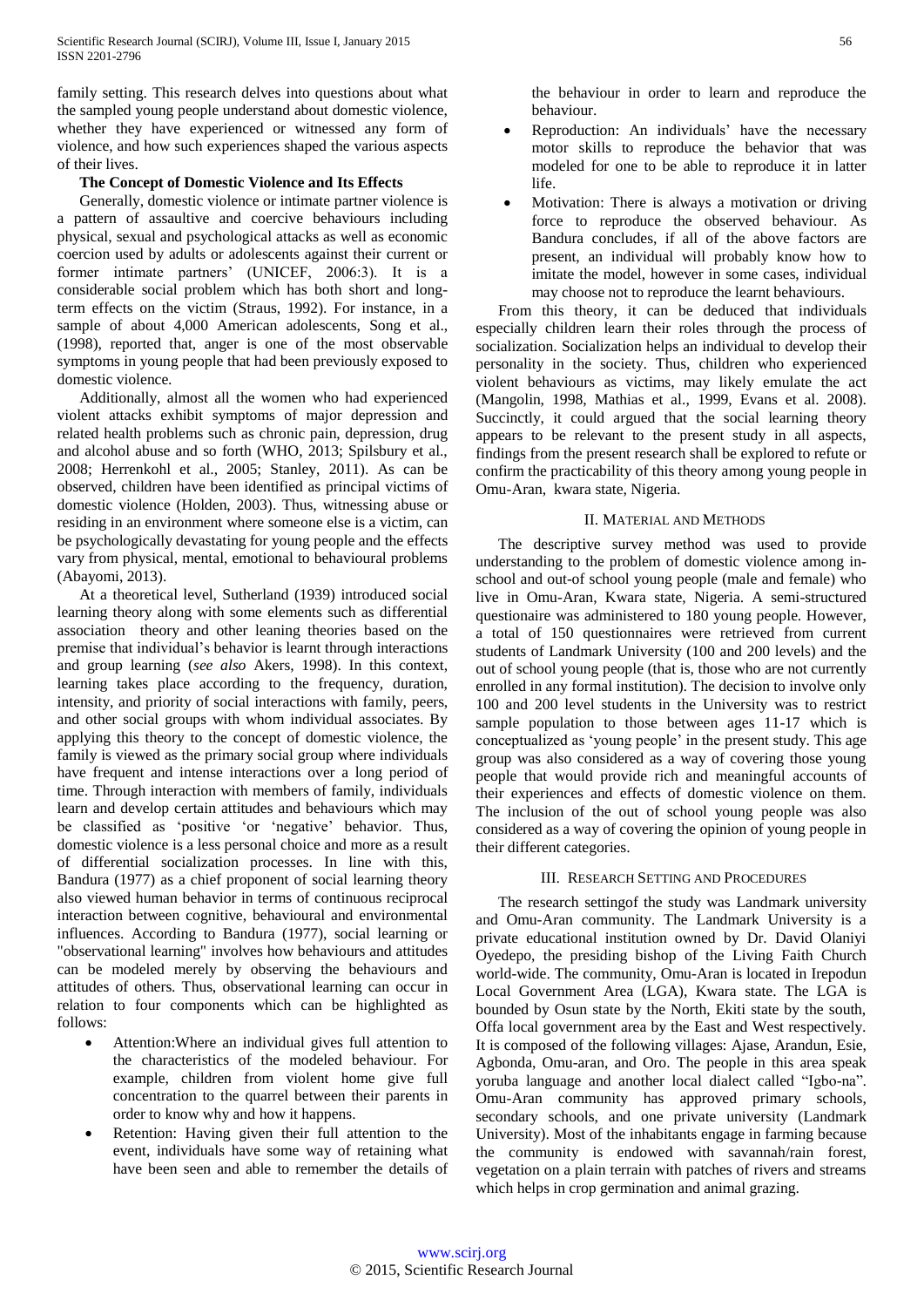In terms of cultural values, the community is a patrilineal and patriarchal society, where the family is viewed as a sacred institution and the basis of social organization. As in most of Africa (Izugbara, 2004), men are the heads of their households and their wives live under their oversight. In common with most Nigerian societies, landowning and land use rights are patriarchal and the community is headed by a king (*Oba*) assisted by a council of chiefs, consisting of old men rooted in the traditions and culture of the community.

The sampling method used was stratified and randomsampling for the selection of 100 sampled students from the 3 colleges of the Landmark University while purposive sampling was utilized to select 50 out of school institution) young people (that is, those within ages 11-17 years that are not currently enroll in any formal institution).

Two field assistants were recruited from Landmark University, Omu-Aran. Respondents' consents were sought before administering each questionnaire, and confidentiality of their responses were fully guaranteed and adhered.

The questionaire consist of a set of close ended questions which cover different aspects of the research focus. It is divided into three sections, A, B and C. Section A addresses the respondents' personal data such as their age, sex, level of education, parental marital status,and religion. Section B deals with the respondents' specific knowledge of domestic violence while section C focuses on the effects of domestic violence on the sampled young people.

Data analysis was carried out with the use of statistical analysis with the use of frequency tables and percentages.

#### IV. RESULTS

#### **Section A: Table 1.0. Respondents' Demographic Data**

| <b>Sex</b>                                                          | <b>Frequency</b> | Percentage %                |  |  |  |
|---------------------------------------------------------------------|------------------|-----------------------------|--|--|--|
| <b>Distribution of Respondents by Sex</b>                           |                  |                             |  |  |  |
| Male                                                                | 61               | 40.6                        |  |  |  |
| Female                                                              | 89               | 59.3                        |  |  |  |
|                                                                     |                  |                             |  |  |  |
| <b>Total</b>                                                        | 150              | 100%                        |  |  |  |
| <b>Educational qualification</b>                                    |                  |                             |  |  |  |
| 100 students                                                        | 50               | 33.3                        |  |  |  |
| 200 students                                                        | 50               | 33.3                        |  |  |  |
| of<br>The<br>out                                                    | 50               | 33.3                        |  |  |  |
| school<br>group                                                     |                  |                             |  |  |  |
| (primary<br>school                                                  |                  |                             |  |  |  |
| certificate<br>$\alpha$<br>no                                       |                  |                             |  |  |  |
| formal education)                                                   |                  |                             |  |  |  |
| <b>Total</b>                                                        | 150              | 100%                        |  |  |  |
| Respondents' religious affiliation                                  |                  |                             |  |  |  |
| Christianity                                                        | 98               | 65.3                        |  |  |  |
| Muslim                                                              | 49               | 32.6                        |  |  |  |
| Tradionalist                                                        | 3                | $\mathcal{D}_{\mathcal{L}}$ |  |  |  |
| Total                                                               | 150              | 100                         |  |  |  |
| Distribution of Respondents according to parents'<br>marital status |                  |                             |  |  |  |

| Widowed      |     |     |
|--------------|-----|-----|
| Separated    |     |     |
| Divorced     |     |     |
| <b>Total</b> | 150 | 100 |

*Source: Researcher's survey, 2014.*

Table 1.0 above unfolds the demographical information of the respondents. The first is on the sex distribution of the respondents. The result shows that, 59.3% are female, while 40.6% of the respondents are male. This suggests that there were more females in the distribution than males.

Second, the above table reveals the level of education attained by respondents. As observed from the above table, the first category of the sampled young people are 50 (33.3%) who are currently in their first year (100 level) of tertiary institution. Similarly, another category of respondents are 50 (33.3%) students in their 200 level of tertiary institution while the third set is the out of school young people, consisting of 50(33.3%) respondents with primary education certificates and those that never attended school.

In addition, the above reveals frequency distribution of respondents' by religious affiliations. It can be deduced from the table that 65.3% of respondents were Christians, 32.6% were Muslims while only 2% were traditionalists. This demonstrates that the sampled population was dominantly Christians. This is unsurprising based on the fact that the tertiary institution where the present research is conducted is a faith based- (Christian) institution.

The last on table 1.0 is the distribution of respondents by parental marital status. The table shows that a majority (62 %,) of the respondents' parents were currently married, 4.6 % were widows or widowers, 30% were separated, while the remaining 3.36% were divorced. A further analysis of the respondents' data will shed light on reasons behind these figures.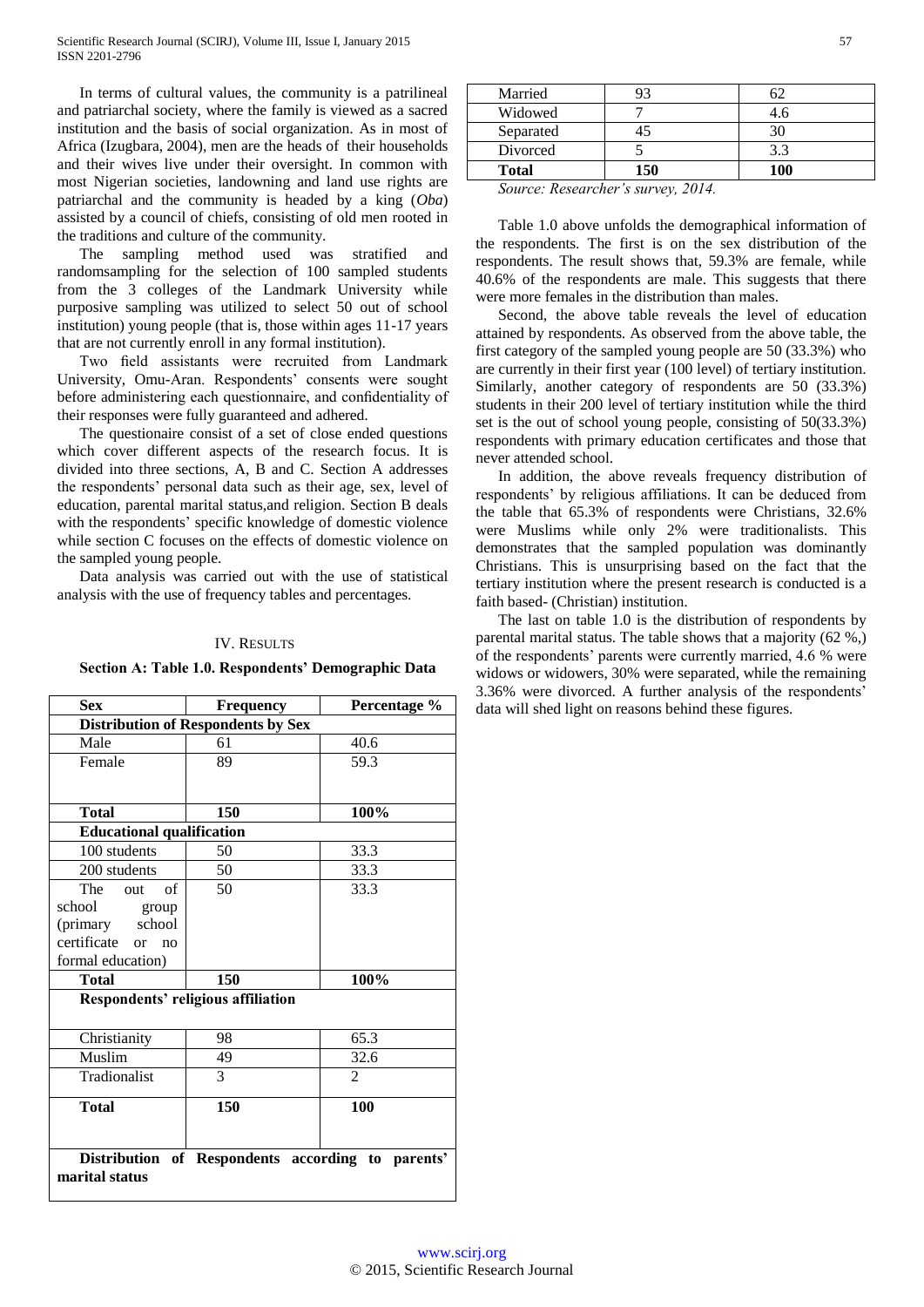| <b>Variables</b>                                                                                                                                                                    | <b>Responses</b>                                                                                                                                                                        | Frequency (150)                           | Percentag<br>e(%)                   |
|-------------------------------------------------------------------------------------------------------------------------------------------------------------------------------------|-----------------------------------------------------------------------------------------------------------------------------------------------------------------------------------------|-------------------------------------------|-------------------------------------|
| Respondents'<br>meanings<br>of<br>domestic violence                                                                                                                                 | Persistent argument between spouses<br>$\bullet$<br>Husband and wife fighting<br>$\bullet$<br>Physical attack of one's spouse<br>$\bullet$<br>others (specified)<br>$\bullet$           | 13<br>138<br>143<br>3                     | 8.6<br>92<br>95.3<br>$\overline{2}$ |
| The<br>$% \left( \left( \mathcal{A},\mathcal{A}\right) \right) =\left( \mathcal{A},\mathcal{A}\right)$ of<br>types<br>domestic<br>violence<br>mostly<br>witnessed<br>by respondents | Physical attack of wife<br>$\bullet$<br>Damaging or throwing<br>out wife's<br>$\bullet$<br>property<br>Causing physical injury on wife<br>$\bullet$<br>Husband's battering<br>$\bullet$ | 141<br>123<br>98<br>22                    | 94<br>82<br>65.3<br>$\overline{4}$  |
| How<br>respondents<br>view<br>domestic violence<br>$\mathbf{r}$<br>$\mathbf{I}$<br>$\sim$<br>$\cdot$                                                                                | Inhuman<br>$\bullet$<br>Very bad<br>٠<br>An act of hatred for one's spouse<br>Self-defense<br>$\bullet$<br>Corrective measure<br>$2011$                                                 | 123<br>146<br>113<br>24<br>$\overline{2}$ | 82<br>97.3<br>75.3<br>16<br>1.3     |

| Section B: Table 2.0. Distribution of respondents by meanings of domestic violence, the types of domestic violence they |
|-------------------------------------------------------------------------------------------------------------------------|
| have mostly witnessed their perceptions of the events and who was the perpetrator                                       |

*Source: Researcher's survey, 2014.*

From the above table, a majority of respondents (92%) believed that domestic violence implies fighting between spouses and most especially when it involves physical attack of one's spouse (95.3%). A few respondents also describe domestic violent as persistent argument between couples (8.6%) while the remaining 2% of the respondents gave other meanings like yelling, insulting or intimidating ones' spouse. From the above, it could be observed that a majority of respondents understood domestic violence as physical attack of one's partner especially wives.

In addition, the table reveals the various types of domestic violence that has been witnessed by the respondents. The first response shows that physical attack of wife is the major means through which violence are been perpetrated. This ranked highest (94%) among other types of abuse. Following this is another form of violence which involves damaging or throwing out wife's property by the male partner or husband. About 82% of the respondents attest to have witnessed this form of violence. From above data, it was also revealed that over 65% of respondents have witnessed cases of domestic violence whereby the male partner inflicted physical injury on wife. Only 2% of respondents affirmed to have witnessed situations of husband battering. Thus, the above data corroborate existing literature which viewed women as the dominant victims of intimate partners violence (Huang and Gunn, 2001; Durose et al., 2005; Saidi et al., 2008; Olabode and Abayomi, 2013; Adebayo and Kolawole, 2013).

When the young people were asked about their perceptions of domestic violence, most of them used negative connotations such as inhuman (82%), very bad (97.3%), and a demonstration of hatred for one's spouse (75.3%). It was also found that some of the respondents viewed abuse of one's partner as self defense (16%) while a few (1.3%) construct domestic violence as a corrective measure for one's spouse.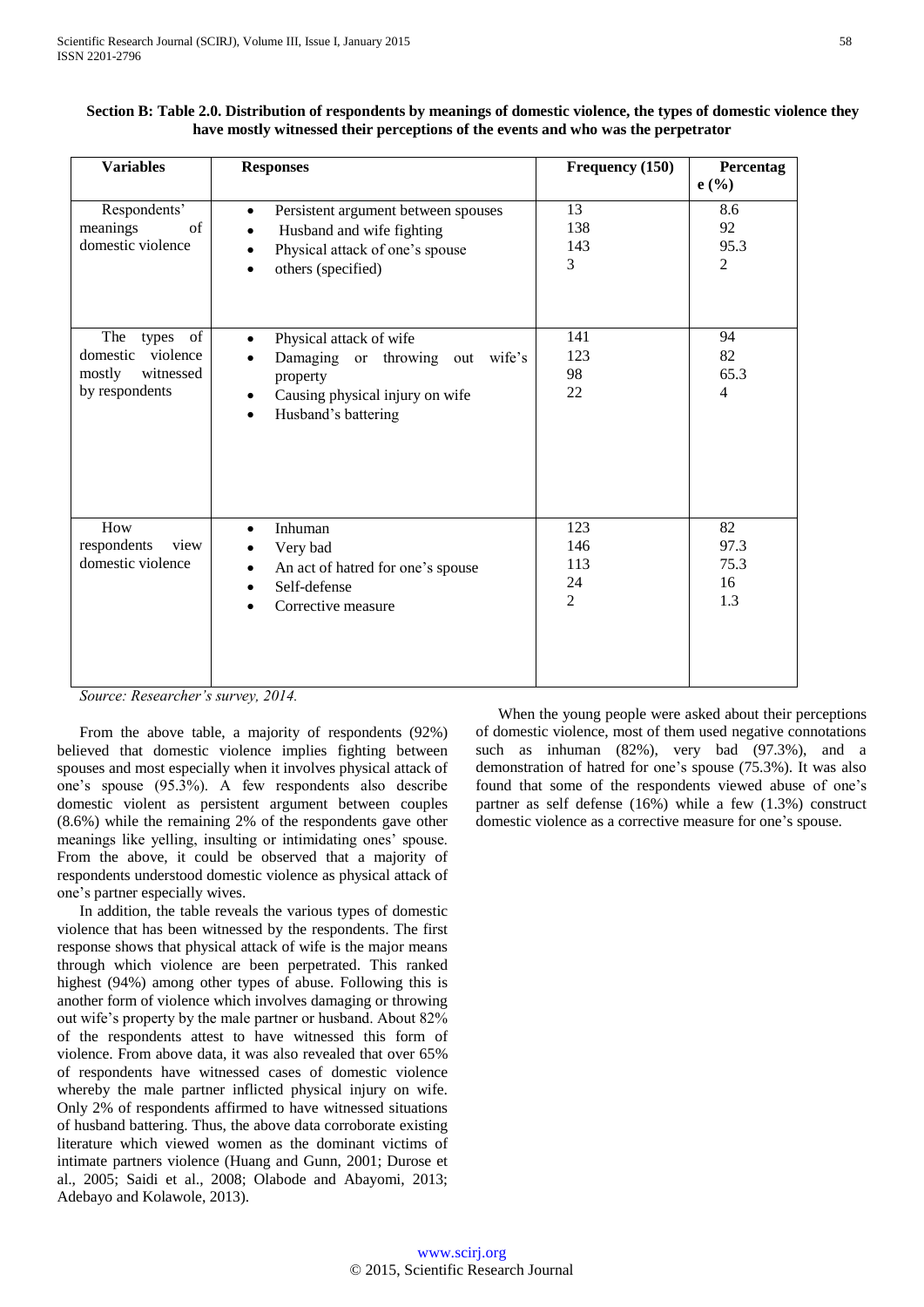| <b>Variable</b>                    | <b>Response</b> | Frequency (150) | Percentage (100%) |  |
|------------------------------------|-----------------|-----------------|-------------------|--|
| Have<br>been<br>you<br>ever        | Yes             | 23              | 15.3              |  |
|                                    |                 |                 |                   |  |
| hurt during<br>fight<br>physically | No.             | 127             | 84.6              |  |
| between your parents               |                 |                 |                   |  |
|                                    |                 |                 |                   |  |
|                                    |                 |                 |                   |  |
| Have you ever encountered          | Yes             | 63              | 42                |  |
| any form of danger due to fight    | N <sub>0</sub>  | 87              | 58                |  |
| between your parents               |                 |                 |                   |  |
|                                    |                 |                 |                   |  |
|                                    |                 |                 |                   |  |
|                                    |                 |                 |                   |  |
| Do you think you lack some         | Yes             | 128             | 85.3              |  |
| good thing(s) as a result of fight | No.             | 22              | 14.6              |  |
| between your parents               |                 |                 |                   |  |
|                                    |                 |                 |                   |  |
|                                    |                 |                 |                   |  |
|                                    |                 |                 |                   |  |

**Section C: Table 3.0. Effects of Domestic Violence on children (young people) in the family**

*Source: Researcher's survey, 2014.*

From the above table, the respondents were asked whether they had been physically hurt or injured during fight between parents. Over 15% of the respondents indicated to have been physically hurt in the process of chaos or violence in their households. One could then argue that this figure is alarming especially when considering the total population of the sampled respondents (150), it further suggests that a number of children in families where violence occur are being affected in different forms. Importantly, when the respondents were asked whether they have encountered any form of danger due to fights between their parents, a total of 42% of the young people signified to have been in danger. Although due to the structured nature of this research instrument adopted for this study, the extent and various forms of dangers encountered were not unfold by respondents, however a further probe about how domestic violence have affected the young people reveal that over 80% of the sampled respondents are being denied access to, or lack basic necessities due to quarrels or occurrence of violence between their parents. In addition, as indicated in the above table, 27.3% of the respondents now live under single parenting, about 19 % now reside with members of extended family or guardian due to parents disagreements, 41.3% indicated that they lacked adequate parental care, about 32% indicated financial stress on them as a consequence of chaos between their parents with a considerable number of respondents (82.6%) signifying not being happy or often suffer loss of concentration whenever they remember the issue of violence occurrence in their families.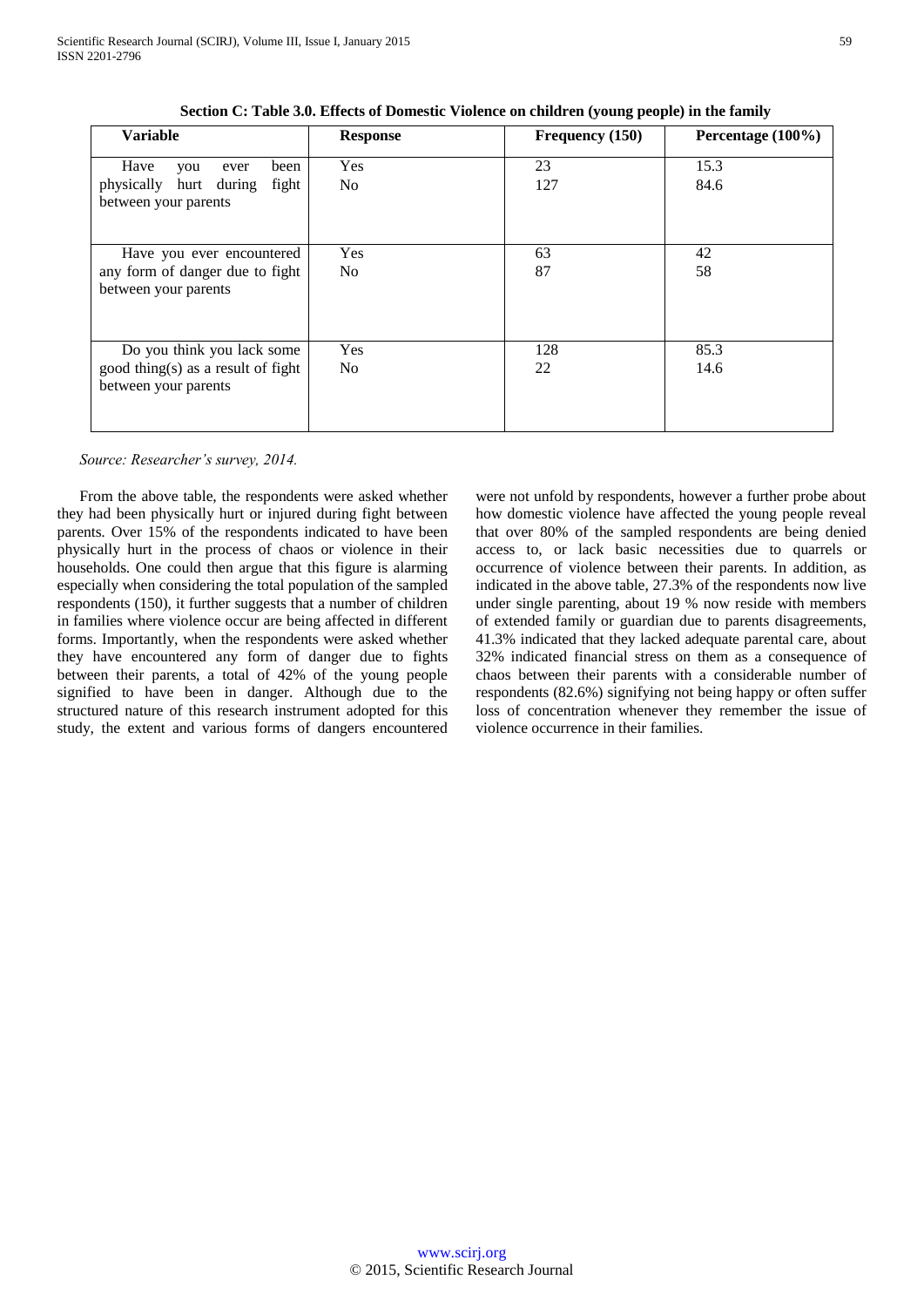

*Source: Researcher's survey, 2014*

The above 1.0 shows the percentage of respondents based on the ways in which domestic violence has affected them. At this point it is important to mention that some of the respondents are affected by more than one of the different dimensions highlighted above. Thus, while about 82.6% of the total sample indicated that they were often unhappy or lose concentration in their different endeavours whenever they remembered this existing problem, a relatively large number of them (43.1%) also stated that they lacked adequate parental care due to disagreement and crisis occurring between their parents... In similar to this finding, other studies have found that children that have been exposed to violent acts are more vulnerable to feelings of emotional trauma and loss of confidence and self-esteem (Izugbara et al, 2008; Herrenkohl et al., 2008).

In addition, about 19.3% of the respondents attest to the fact that they now reside with guardians or members of extended family while almost 30% reveal that their parents are currently separated or divorced. Due to the structured nature of the instrument adopted for this study, it was impossible to explore in-depth the specific circumstances that resulted in the young people's relocation to members of extended family or the extent of disagreement or violent acts that led to their parents' separation or divorce. However, this study is important as it reveals some important implications of domestic violence on the sampled young people.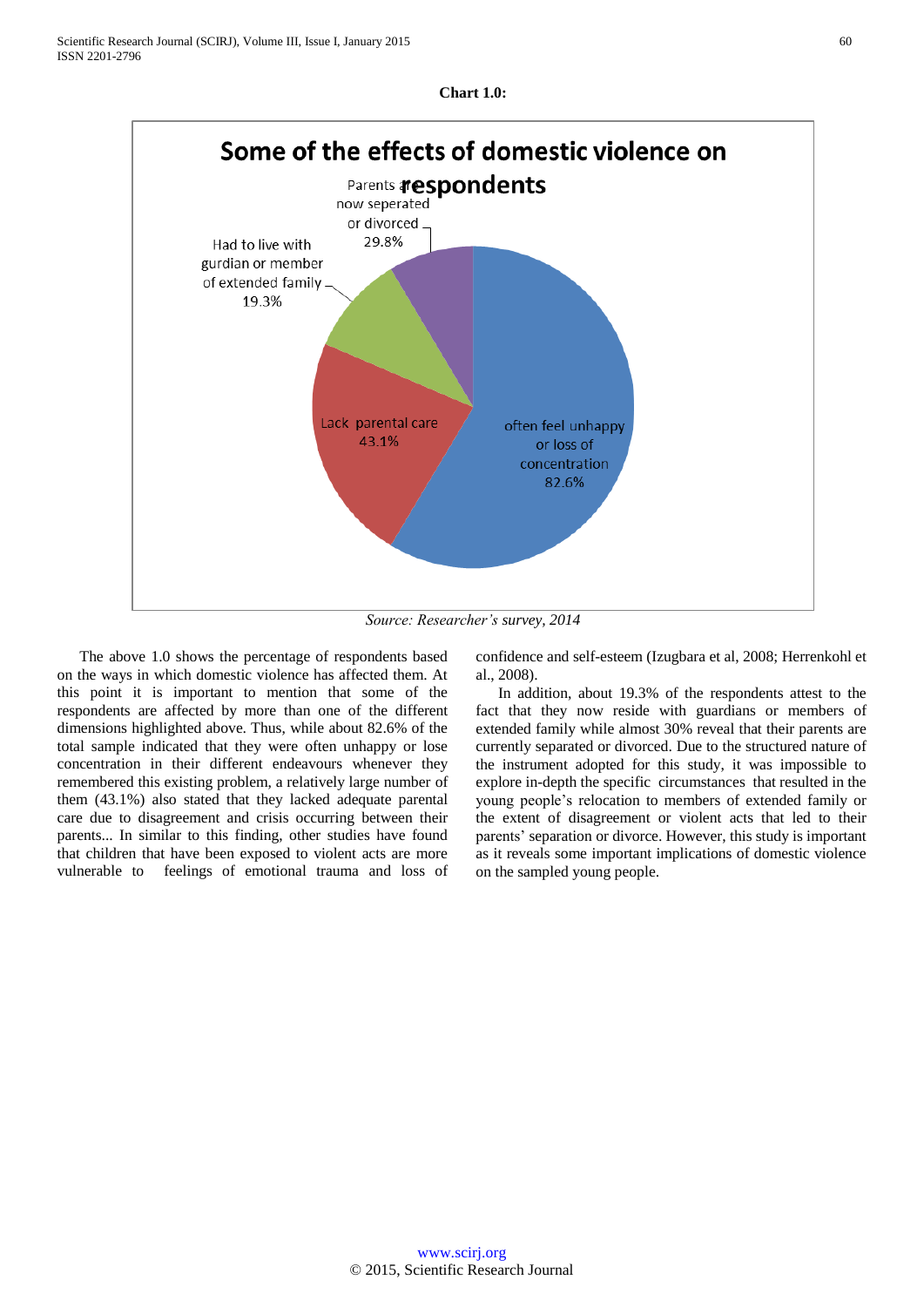



*Source: Researcher's survey, 2014*

Finally, when the respondents were asked about their future plans and how they would avoid crisis or violence in their marriages, the above chart presents statistics of their responses which speak volumes of how exposure to domestic violence has affected a number of them especially as regards to what they construct as prerequisites in their decisions in choosing a life partner. First, a majority of the respondents (nearly 80%) believe they must be economically buoyant before settling down in marriage. Unsurprisingly, a number of respondents (32.4%) indicated that their choice of life partner would be based on whether they have a secured employment or jobs that would meet their financial needs. Such finding suggests that the young people understood financial stress as a root cause of disagreement, crisis and subsequent violence among couples.

Second, a majority (over 82%) of the sampled young people opined to marry someone that has the 'fear of God'. This finding corroborates the fact that majority of respondents belong to one form of religious group where followers are being guided or admonished through their religious doctrines on 'appropriate norms and positive behaviours' that could enhance peaceful marriage.

Third, it was further observed that a percentage of respondents (21.9%) considered the need to delay getting married based on their understanding of marriage as less pleasurable and the fear of confronting similar violence that they had witnessed during their childhood. Moreover, several studies have indicated that one of the risks associated with children's exposure to violence is that they often have difficulties in adjusting to normal kind of relationships in their adulthood (Charlette et al., 2012). In addition, such children have been identified with increased risks of encountering problematic relationships such as marital conflict, marital instability, and may develop psychological distress which may include self directed violence, physical fighting and intimate partner violence as victims or perpetrators (Sternberg et al., 2006; Finkelhor et al., 2007; Holt et al., 2007; Flaherty et al., 2009; Richmond et al., 2009; Elliott et al., 2009; Duke et al., 2010; Turner et al., 2010).

### V. SUMMARY AND CONCLUSION

This article contributes to the understanding of the effects of domestic violence on young people witnessing it within family settings. It attempted to answer specific questions about what the young people understand about domestic violence. Whether they have experienced or witnessed any form of violence? And how such experiences have shaped the various aspects of their lives.

This study concludes with a number of interesting findings. First, it was found that most young people in the study setting construct domestic violence with negative connotations. Majority viewed domestic violence as "very bad", "inhuman" and a "demonstration of hatred to one's spouse".

Second, it is evident from this study that most respondents have witnessed one form of domestic violence in their households. The major forms of violence that the young people attested to have witnessed are mainly perpetrated by the male partners, these include physical attack of wife, damaging or throwing out wife's property and causing physical hurts on the female partner. Only a few acknowledged husband battering as a form of domestic violence they have witnessed.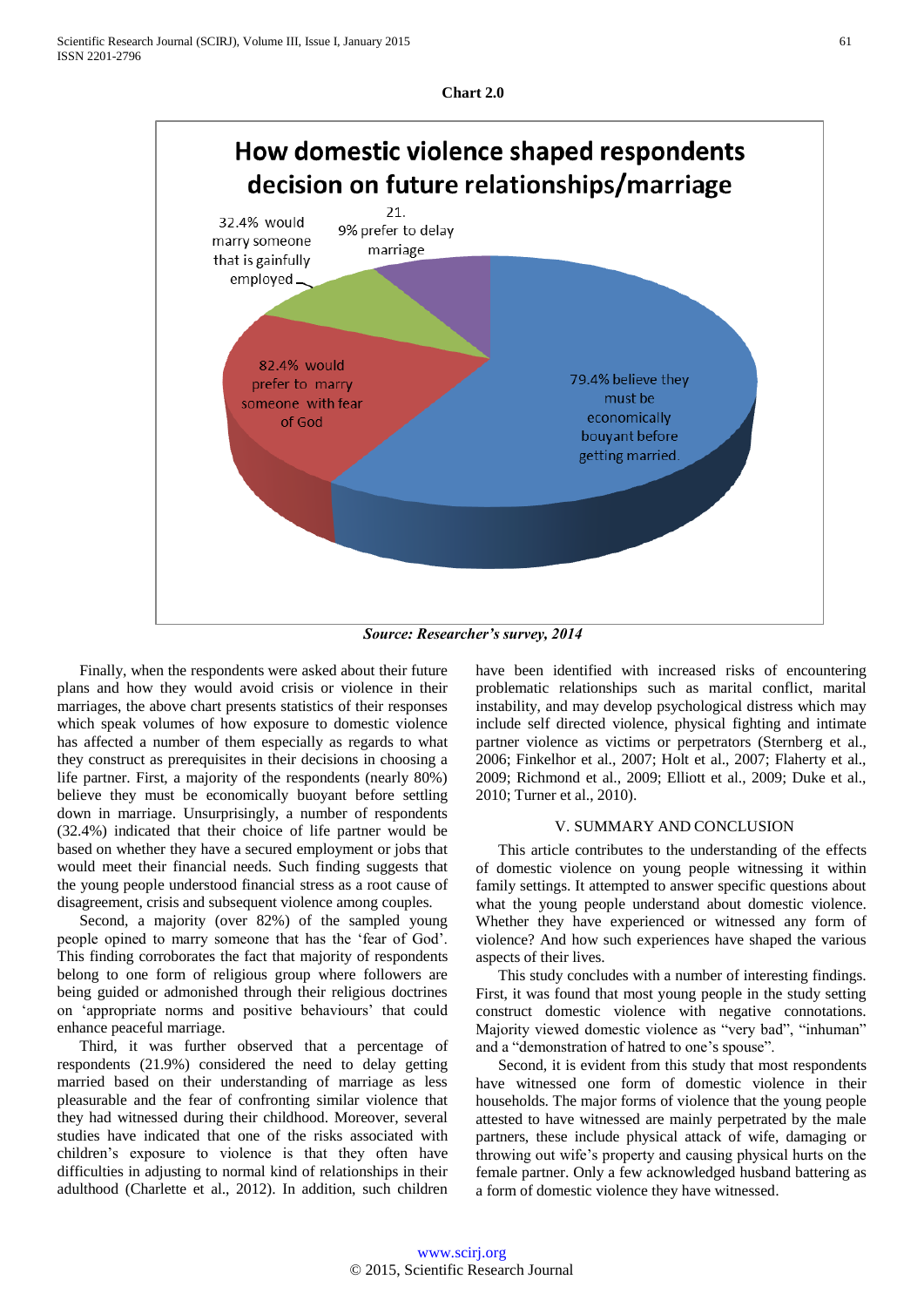Third, most of the young people considered economic capacities or having a stable personal income as a way of avoiding violence in their future relationships. This suggests that the young people view family income or financial strains as a causal factor for domestic violence. Thus, their decisions and choices of what they considered important in a marriageable partner were narrowed to socio-economic stability rather than the pleasures or shared emotions that exist in an intimate relationship.

Fourth, this study found social learning theory to be relevant to findings from the study. For instance, the theory analyzes the role of socialization with variables such as attention, retention, reproduction and motivation as to what is observable (such as domestic violence). This explains the processes through which violence could be learnt and practiced by exposed children. In relating to this theory, it can be observed that the witnessing of violence in a relationship as a child can have lasting effects on children in adulthood. As can be observed in this study, the young people's experiences appeared to have influenced many aspects of their lives. For instance, a large number of young people in this setting do not focus on the affection, love or pleasure that accomplish intimate relationships, rather, their attention were focused on the circumstances that could lead to, or avoidance of violence in their future relationships.

Finally, this study affirms that domestic violence is indeed a social problem in Nigeria and most importantly among the growing young people in family settings. To reduce domestic violence, communities, religious groups, government and other institutions need to be duly involved. These institutions need to organize seminars, where trained counselors or professionals communities, religious groups, government and other institutions can help in propagating anti- domestic violence campaign and enlightenment programmes that discourage violence within the family institution.

Government should establish and fund counseling centers at the local, state, federal levels and employ professionals to assist or provide possible rehabilitation for victims and perpetrators of domestic violence.

#### **REFERENCES**

- [1] Abayomi, A.A (2014).Sociological Implications of Domestic violence on Children's development in Nigeria. Journal of African Studies and Development.6 (1): 8-13.
- [2] Adebayo AA, Kolawole T. O (2013). Domestic Violence and Death: Women as Endangered Gender in Nigeria. Am. J. Social. Res. 3(3):53-60
- [3] Aihie O. N (2009). Prevalence of Domestic Violence in Nigeria: Implication for Counseling. Edo J. Couns. 2(1):1-8
- [4] Akers, R. (1998). Social learning and social structure: A general theory of crime and deviance. Boston: Northeastern University Press.
- [5] Alexander H, Macdonald E, Paton S (2005). Raising the Issue of Domestic Abuse in Schools. Children and Society 19(3):187- 198
- [6] Bandura, A. (1977). Social Learning Theory. General Learning Press
- [7] Bogart GA, DeJonghe E, Levendosky AA, Davidson WS, von Eye A (2006). Trauma Symptoms among Infants Exposed to Intimate Partner Violence. Child Abuse Neglect. 30(2):109-125.
- [8] Carlson, B.E (2000). Children exposed to intimate partner violence: Research findings and Implications for intervention. Trauma, Violence and Abuse, (14): 321-340
- [9] Charlette, S. L.,Nongynril, B., Gupta,S. K (2012). Domestic violence in India: Need for public health action. Indian Journal of Public Health.56(2): 41-45.
- [10] Domestic Violence Facts. (2007). Retrieved on 12-10-2014 from http://www.ncadv.org/files/DomesticViolenceFactSheet%28Nat ional%29.pdf
- [11] Duke, N.N., Pettingell, S. L., McMorris, B.J. & Borowsky, I.W. (2010). Adolescent violence perpetration: Associations with multiple types of adverse childhood experiences. Pediatrics, 125, 778-786.
- [12] Durose, M.R, Harlow,C.W, Langan, P A, Motivans, P. M, Ramona R. R, Smith, E.L (2005). An Examination of Domestic Violence in an African American Community in North Carolina: Causes and Consequences. In: Chien Ju Huang and Tiffany Gunn, Journal of Black Studies, 31(6):790-811
- [13] Elliott, A.N., Alexander, A.A., Pierce, T.W., Aspelmeier, J.E., & Richmond, J.M. (2009). Childhood victimization, polyvictimization, and adjustment to college in women. Child Maltreatment, 14(4), 330-343.
- [14] Evans S. E, Davies C, DiLillo D.(2008) Exposure to domestic violence: A meta-analysis of child and adolescent outcomes. Aggression and Violent Behavior.13:131–140.
- [15] Finkelhor, D., Ormrod, R. K., & Turner, H. A. (2007). Poly-Victimization: A neglected component in child victimization. Child Abuse & Neglect, 31(1), 7-26.
- [16] Flaherty, E.G., Thompson, R., Litrownik, A.J., Zolotor, A.J., Dubowitz, H., Runyan, D.K., English, D.J. & Everson, M.D.(2009).Adverse childhood exposures and reported child health at Age 12. Academic Pediatrics, 9(3), 150-156.
- [17] Gelles, Richard J. and Straus.M.A. (1988). Intimate Violence.the causes and Consequences of Abuse in American family. New York: Simon and Schuster.
- [18] Gupta J, Silverman JG, Hemenway D, et al.(2008). Physical violence against intimate partners and related exposures to violence among South African men. CMAJ ;179:535-41
- [19] Herrenkohl, T.I., Sousa, C., Tajima, E.A., Herrenkohl, R.C., & Moylan, C.A. (2008). Intersection of child abuse and children's exposure to domestic violence. Trauma, Violence & Abuse, 9, 84-99.
- [20] Holden G. W (2003) 'Children Exposed to Domestic Violence and Child Abuse: Terminology and taxonomy' Clinical Child and Family. Psychology Review 6 (3): 151-160.
- [21] Holt, M.K., Finkelhor, D., & Kaufman Kantor, G.( 2007). "Multiple victimization experiences of urban elementary school students: Associations with psychosocial functioning and academic performance. Child Abuse and Neglect, 31, 503-515.
- [22] Izugbara, C. O. (2004). The socio-cultural context of adolescents' notions of sex and sexuality in rural South-Eastern Nigeria. Sex Education, 8(5):600-617.
- [23] Izugbara, C.O., Duru J. C. and Dania P.O (2008). Women and Male Partner-dating Violence in Nigeria, Indian Journal of Gender Studies,15(3):461–484
- [24] Lasch, C (1977). Haven in heartless world: The family Besieged. New York. Basic Books
- [25] Margolin, G (1998). Effects of domestic violence on children, In P.K Tricket and C.J Schellenbach, (eds), Violence Against children in the family and the community, American Psychological Association Washington.
- [26] Mathias, J. M and Murray, A (1995). The Psychological functioning of children from backgrounds of domestic of domestic violence, Australian Psycholoist, 30(1)47-56.
- [27] McDonald, R., Jouriles, E. N., Ramisetty-Mikler, S., Caetano, R., & Green, C. E. (2006). Estimating the number of American